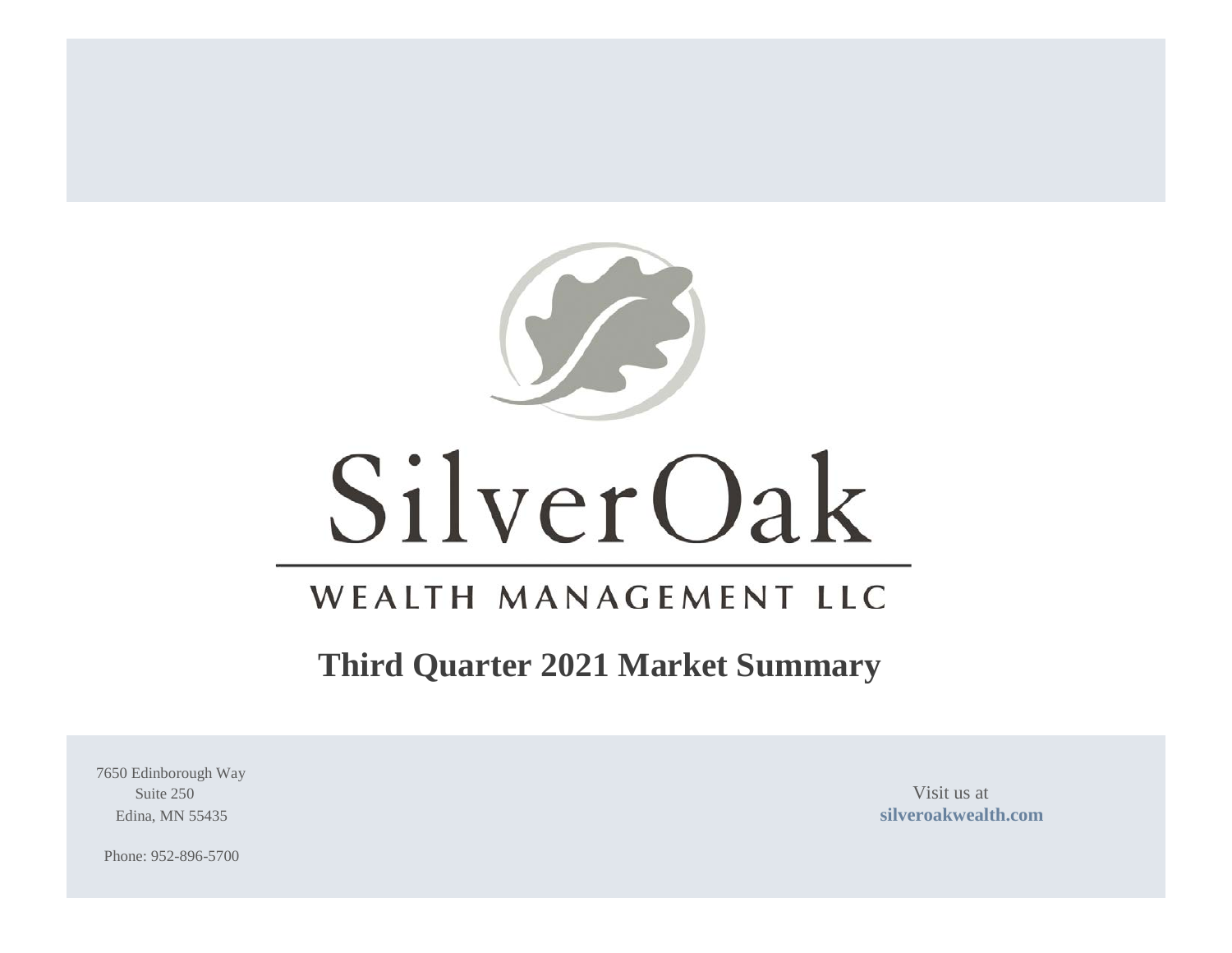### **Third Quarter 2021 Market Summary**

Throughout life, we experience many transitions. Some of these transitions can be very exciting, such as marriage or the birth of a child, while other transitions can be more difficult, such as divorce or the passing of a loved one. Many of us are currently experiencing a major transition in life as we continue to adjust to a world that has been interrupted by a pandemic. The economy and markets have certainly not been immune to this interruption, and are experiencing their own transition into a new post-pandemic world. Although the economy continues to recover, growth is naturally shifting to a lower gear. In this phase of the transition, "post-initial rebound", it is normal for the weekly economic data to exhibit mixed signals rather than being one-directional. Even though mixed data is common, we all know the current economic cycle has not been normal due to economic shutdowns and record stimulus that led to a condensed decline and rebound. The economy has been and will continue to be dictated largely by personal health and safety – both individual decisions and larger policy changes. We see this born out with distorted labor markets and an inconsistent demand for goods and services, which are causing issues in the supply chain from factories, to shipping and ports, and trucking as well.

Other transitions that are affecting markets include monetary policy that will begin tapering asset purchases, fiscal policies from the new administration, and labor markets that are adjusting to priority shifts. On a personal level, many are going through some transitions as well – a hybrid work environment, back to school, potentially resuming traveling and other social activities. While some people have transitioned back to pre-2020 ways of life, others are adapting to a "new normal". These factors are impacting economic data and influencing the expectations of market participants, which can seem to be a moving target.

The transition from recovery to the unknown path ahead allows for greater focus on ancillary topics such as the debt ceiling, fiscal stimulus, tax policy, inflation, growth concerns, tail risks, etc. New reports on inflation data are an example of how perceptions of reality can change. Initially forecasted as "transitory", inflation may be sustained longer than expected due to labor imbalances that are in part causing supply chain issues and higher wages. The supply chain was expected to revert to pre-pandemic efficiency; however, as we are finding out in all parts of life, a return to "normalcy" is not as easy as expected. The pandemic has been a wrench thrown into society's gears and many people and businesses have decided to rebuild differently than before.

Equities were largely flat-to-negative during the quarter. U.S. large company stocks, represented by the S&P 500 Index, were up 0.6% during the quarter. U.S. small company stocks, represented by the Russell 2000 Index, were down 4.4% during the quarter. The S&P 500 had not endured a 5% correction for the entire year until the last day of September finally tipped the index over the negative 5% threshold. However, there have been plenty of transitions underneath the surface, as over 90% of U.S. equities have had a correction of greater than 10%. Many growth and small cap equities have been down 30% at one point this year. Nonetheless, corporate earnings have been exceptionally strong this year due to revenue growth and margin expansion.

#### **Broad Market Index Returns Third Quarter 2021**



International stocks, represented by the MSCI ACWI ex US Index, were down 3.0% during the quarter. Emerging market equities were down meaningfully, led by China, which is going through its own transitions. Recent regulatory policies instituted by government leaders are aimed at promoting affordability and social stability. China is also moving away from construction of property and infrastructure and towards strengthening its domestic economy in segments such as health care, technology and consumption. These changes have caused market volatility and have, in-part, slowed economic growth.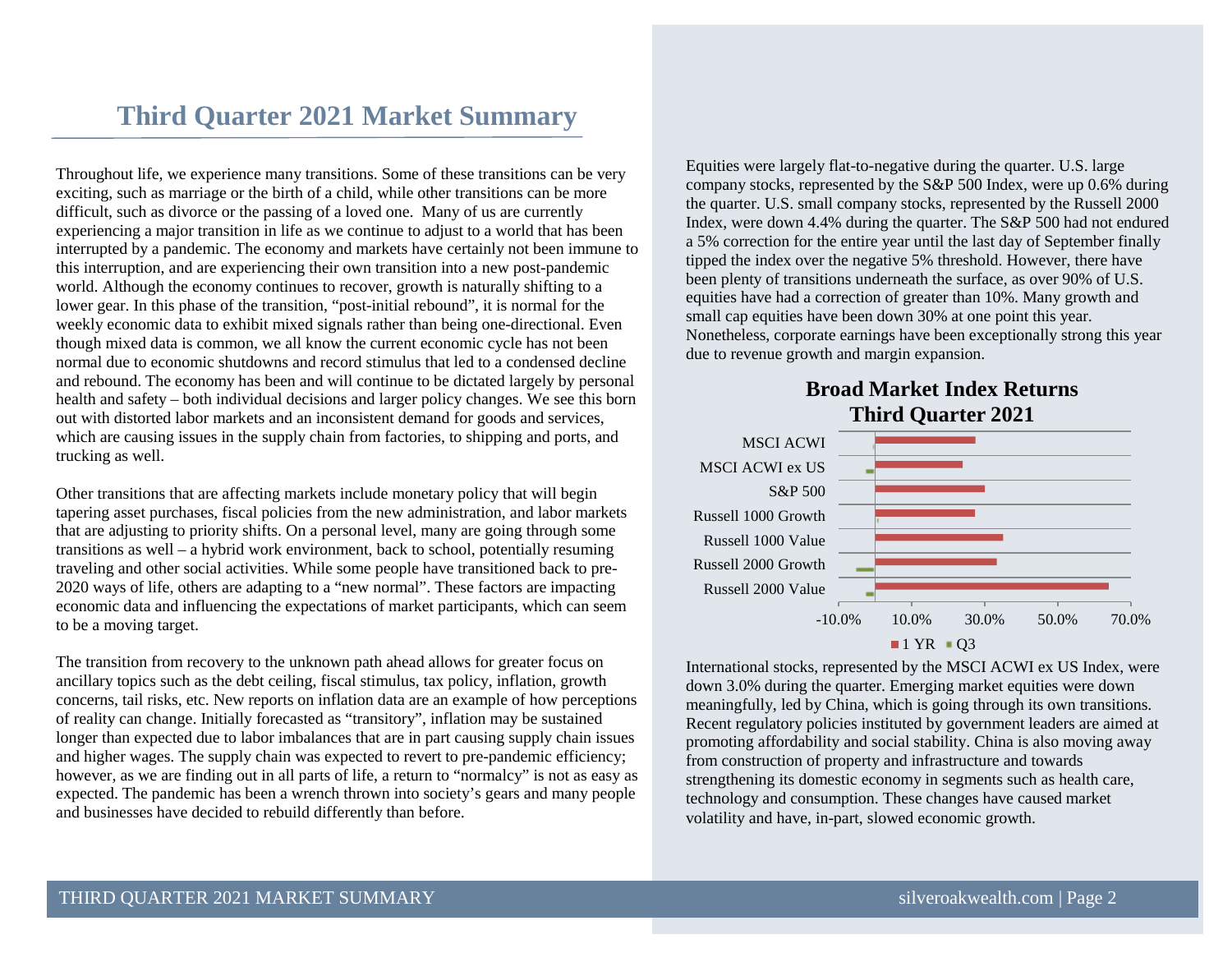The Bloomberg Barclays U.S. Aggregate Bond Index, which represents a broad basket of bonds, was up 0.1% during the quarter. Interest rates declined slightly at the beginning of the quarter, but rallied late and ended the quarter slightly higher. Credit spreads have tightened to historical lows; however, history has shown they can persist at low levels for an extended period of time as long as the economy continues to expand.

The Federal Reserve is expected to announce a plan to taper its balance sheet by year end. The transition in reducing its purchases may cause mild short-term volatility as we saw in 2013, the last time the Fed began the process of shifting away from stimulus. Other central banks around the world are also slightly tightening monetary policy. These actions likely mean interest rates will slowly go higher over the next few years.

As these transitions play out over the coming quarters, it would not be surprising to see greater volatility than we have seen year-to-date. Potential unknowns should be kept in perspective and not steer investors away from the process of promoting their long-term plans. The low interest rate and low inflation environment of the past 5-10 years, coupled with recent stimulus, has helped put many households in a favorable position. Financial asset price inflation has led to strong equity returns and real estate appreciation. Along with reduced debt, many households' balance sheets have been strengthened. Those in that situation may be able to take on less risk to meet their goals, as they are closer to reaching them.

Life transitions can often take us to unexpected places. Not every exciting possibility manifests as we hope it will, and perceived setbacks can sometimes be opportunities in disguise. The economy and the markets are no different. With so many competing forces, correctly predicting the outcome of the current economic and market transitions is improbable. Hence, it is important to maintain a diversified investment strategy in order to take advantage of whatever comes to be. Maintaining a sound financial plan and a calm, measured approach through economic and market transitions will allow for more options and flexibility in reaching long-term goals.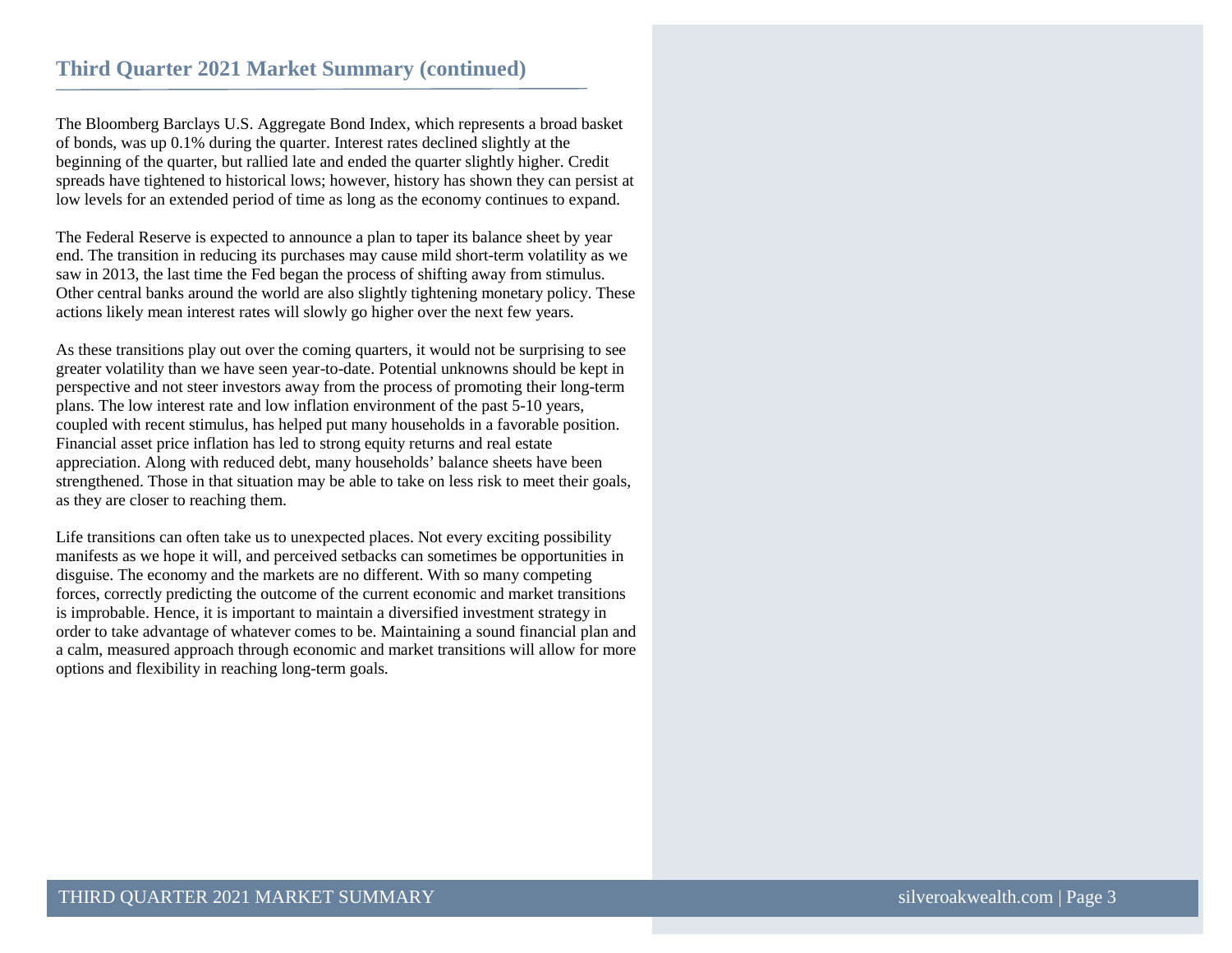#### **MACROECONOMICS**

- The Bureau of Economic Analysis released the advanced estimate of third quarter 2021 real GDP, an annual rate increase of 2.0% from the preceding quarter. This deceleration of lower GDP growth, from 6.7% in the second quarter, was caused by both weaker personal consumption expenditures and final sales of domestic product.
- GDP is expected to be about 5.5% in 2021 for the full year, which is lower than previously expected. Many economists are expecting 2022 GDP to remain above recent historical trend at around 4%.
- The ISM Manufacturing Index remained elevated during the quarter, finishing at 61.1 versus 60.6 in June. Typically, when the ISM Index is above 55 it is bullish and when it is below 45 it is bearish. The ISM Non-Manufacturing Index was also strong during the quarter and finished at 61.9 in September.
- In September, the Conference Board Leading Economic Index increased 0.2% monthover-month to 117.5. The index, which is a composite of leading employment, housing, manufacturing, and market indicators, continues to increase over the past year.
- The price of WTI Crude Oil was \$75.22 at the end of September, which is 2.3% higher than \$73.52 at the end of June. The price of Brent Crude Oil ended the quarter at \$77.81, which is 1.1% higher than at the end of June. Supply of oil has been constrained, while demand for oil has rebounded in the past year. Natural gas prices have risen considerably as well.
- Inflation has increased over the past year. In September, headline CPI increased 5.4% year-over-year. Core CPI, which does not include food and energy, had a 4.0% increase. Used and new vehicles, airline fares, and energy prices have seen the highest increase in prices over the past year. Wages, rents and input costs have risen as well.

#### **CONFIDENCE METRICS**

- Consumer confidence has moderated over the past few months as fiscal stimulus declined, inflation increased and the delta variant raised concerns of economic growth.
- The University of Michigan Consumer Sentiment Index final reading for September was 72.8, which is lower than 85.5 in June.
- The Conference Board's Consumer Confidence Index September reading was 109.3, down from 128.9 in June.



#### **University of Michigan Consumer Sentiment Index as of 10/1/21**

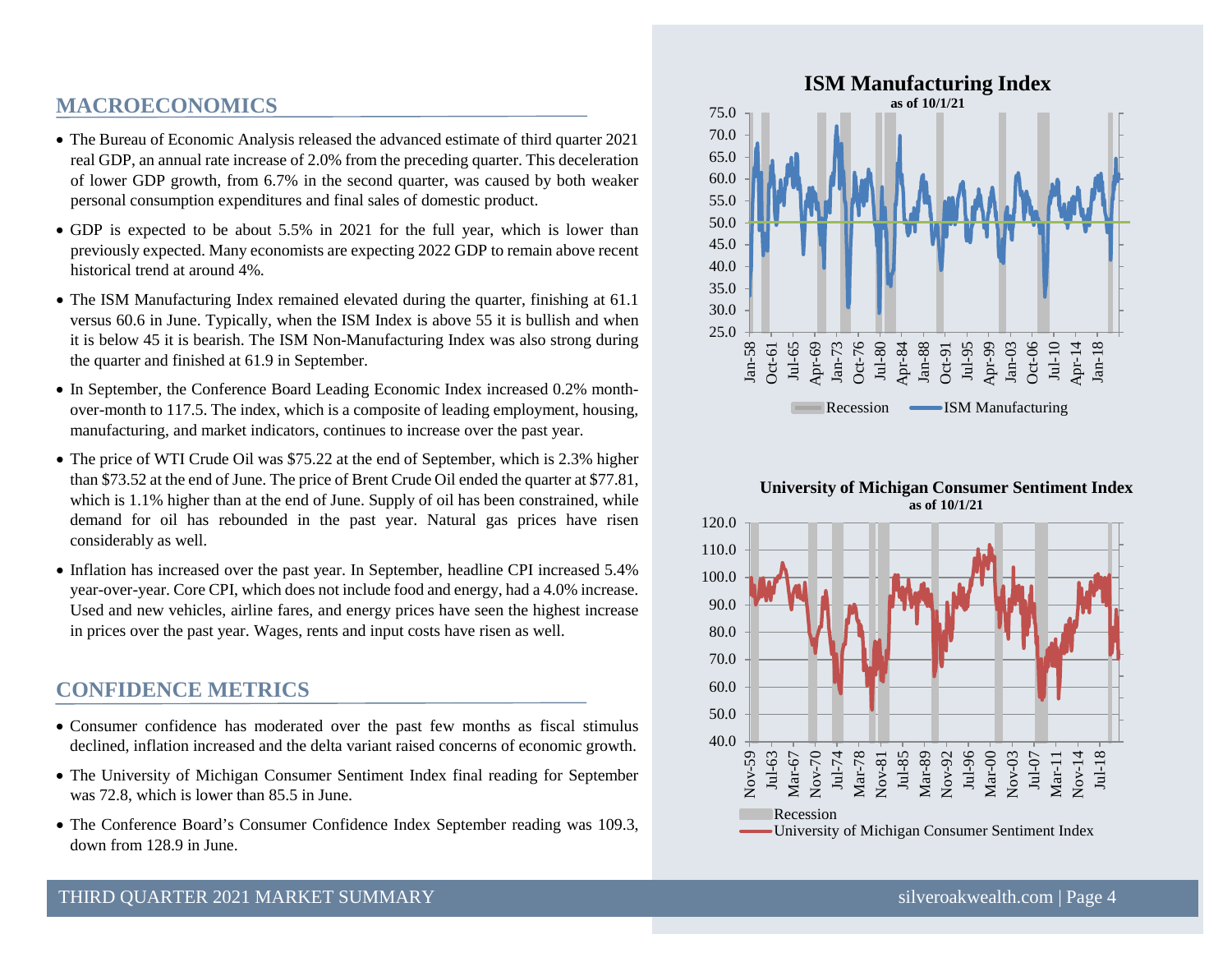#### **HOUSING**

- The housing sector has been very strong over the past year with pent-up demand fueled by low interest rates and low inventory levels. Low mortgage rates should continue to support the sector. However, home sale prices have soared, as have input costs, which will be a headwind for the housing sector going forward.
- Preliminary existing home sales increased in the quarter, with a monthly average annualized rate of 6.06 million units, up from 5.83 million units in the second quarter. Unsold home supply remains at historic low levels.
- The preliminary existing home sale prices for the quarter were 17.5% higher than the levels of one year ago. Prices have accelerated higher this year as demand has greatly outstripped the constrained supply.
- New home sales were down during the quarter on a year-over-year basis. However, median new home prices were significantly higher during the quarter on a year-overyear basis.
- S&P Case-Shiller 20-City Home Price Index (seasonally adjusted) showed home prices rose over 19.7% year-over-year in August. Of the locations in the Index, home prices in many major cities in western states have risen the most over the past five years, while many major cities in eastern states have seen weaker growth. Housing trends will continue to shift as workforces become more mobile and millennials start buying homes.
- Housing starts continued to be strong to meet high demand. However, permits, which are a leading indicator, have declined from very high levels in the first quarter. Higher input costs, higher home prices and a lack of labor may impact demand short-term.

#### **EMPLOYMENT**

- The labor market has seen mixed data but generally the trend has been positive. There is currently a mismatch of high labor demand and weaker labor supply.
- During the quarter, nonfarm payrolls averaged 550,000 jobs added per month. JOLTS Job Openings have risen considerably as employers are having trouble filling positions.
- The unemployment rate decreased during the quarter to 4.8% in September from 5.9% in June. Initial Jobless Claims have now declined to March 2020 levels. However, the labor participation rate is currently 61.6% in September, down from 63.4% in January 2002, indicating many people have left the job market.



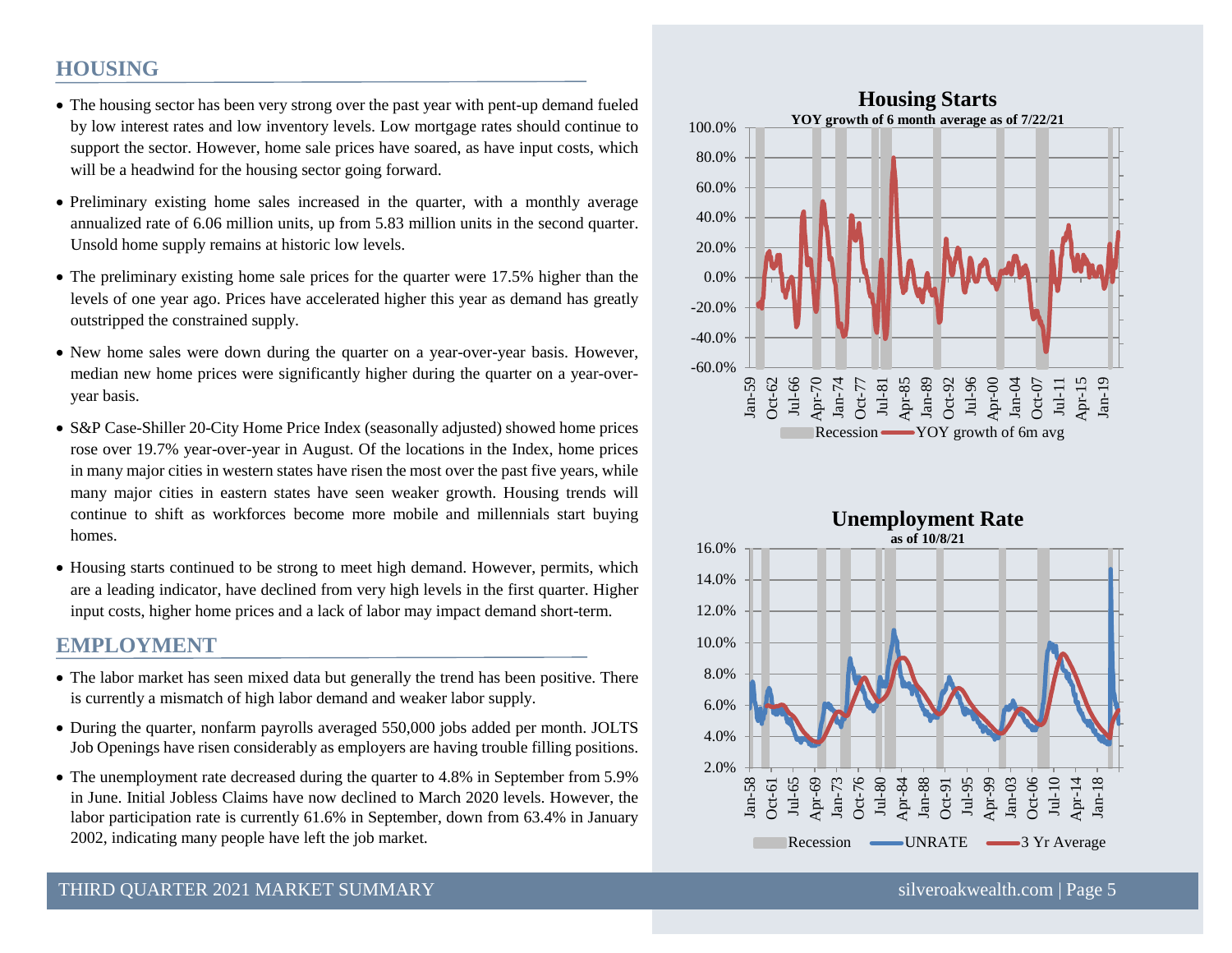#### **FED POLICY**

- The Federal Open Market Committee (FOMC) kept the federal funds rate at a target range of 0.00% - 0.25% in September. The Fed indicated they will likely commence tapering asset purchases before the end of the year but did not announce a specific plan.
- Based on the Fed's comments, the FOMC may start hiking rates in late 2022 or early 2023. However, as always, Fed policy is dependent on economic and labor data.
- Federal Reserve Chairman Jerome Powell's four-year term ends in February and thus there could be changes amongst members of the FOMC.

#### **FIXED INCOME**

- Yields across the U.S. Treasury curve were essentially unchanged during the quarter but intermediate and long-term rates have been trending higher over the past year.
- Short-term interest rates are controlled or heavily influenced by central banks, whereas long term interest rates are controlled by market forces and economic growth.





#### **10-Year Treasury Yield as of 10/1/2021**



#### THIRD OUARTER 2021 MARKET SUMMARY SILVERON SILVERO SILVEROAKWEALTHEED SILVEROAKWEALTHEED SILVEROAKWEALTHEED SI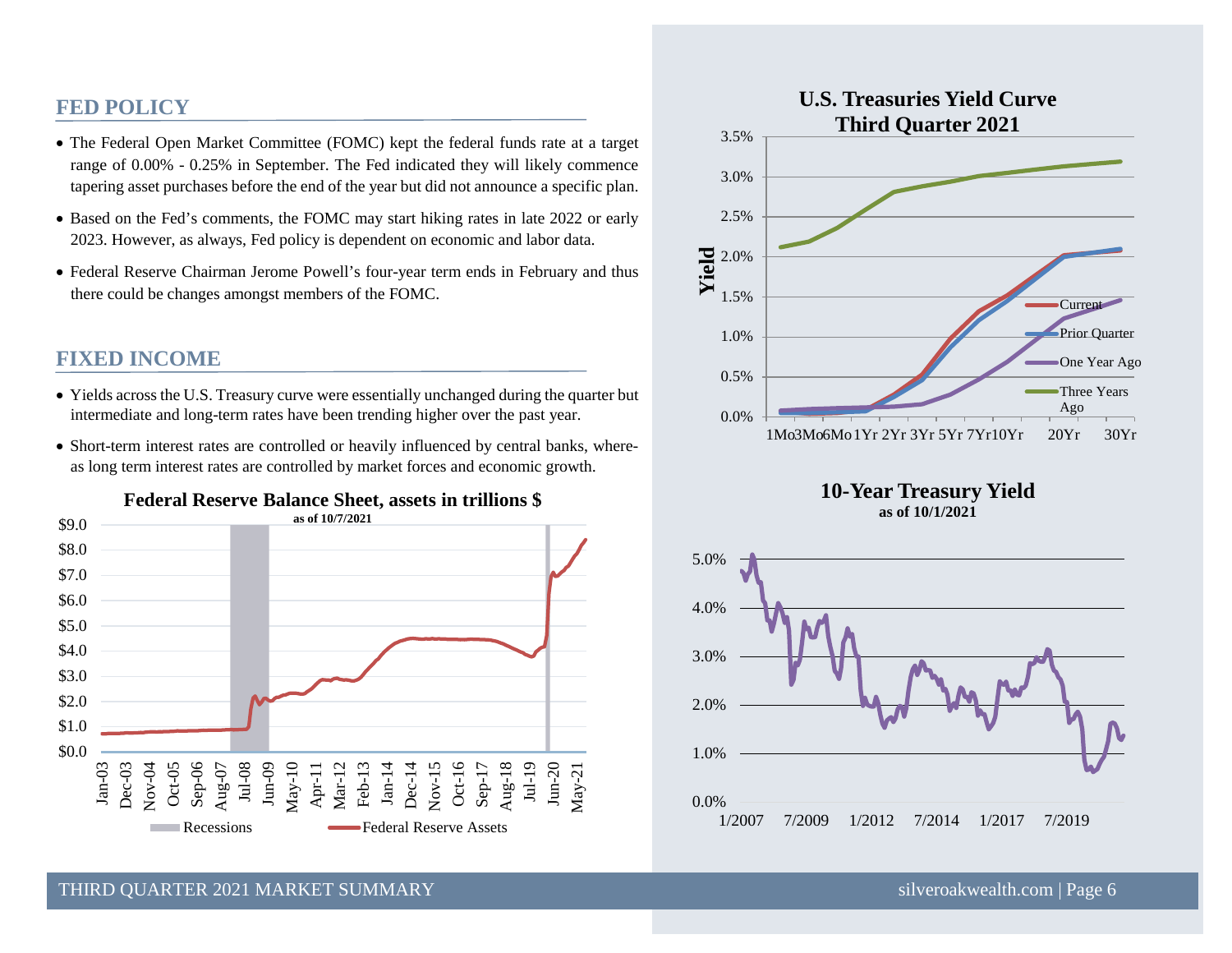#### **FIXED INCOME (continued)**

- During the quarter, the Bloomberg Barclays U.S. Aggregate was up 0.05%. U.S. high yield and U.S. TIPS had the strongest returns, while emerging market debt saw negative returns as the U.S. dollar appreciated relative to many other currencies.
- Municipals had negative returns during the quarter, as tax-exempt yields rose.
- Securitized sectors appear more favorable than many sectors as they currently exhibit better valuations and fundamentals. They currently offer a yield advantage with lower interest rate risk.
- Demand for credit remains strong which has supported rich valuations in most sectors.
- Credit spreads are near their historic lows, indicating that a lot of the positive economic growth and earnings are baked in and there is not a lot of room to tighten further. Thus, returns in many fixed income sectors could be lower over the next year relative to last year's returns.



#### **Credit Spreads - High Yield**

#### **Fixed Income Returns Third Quarter 2021**





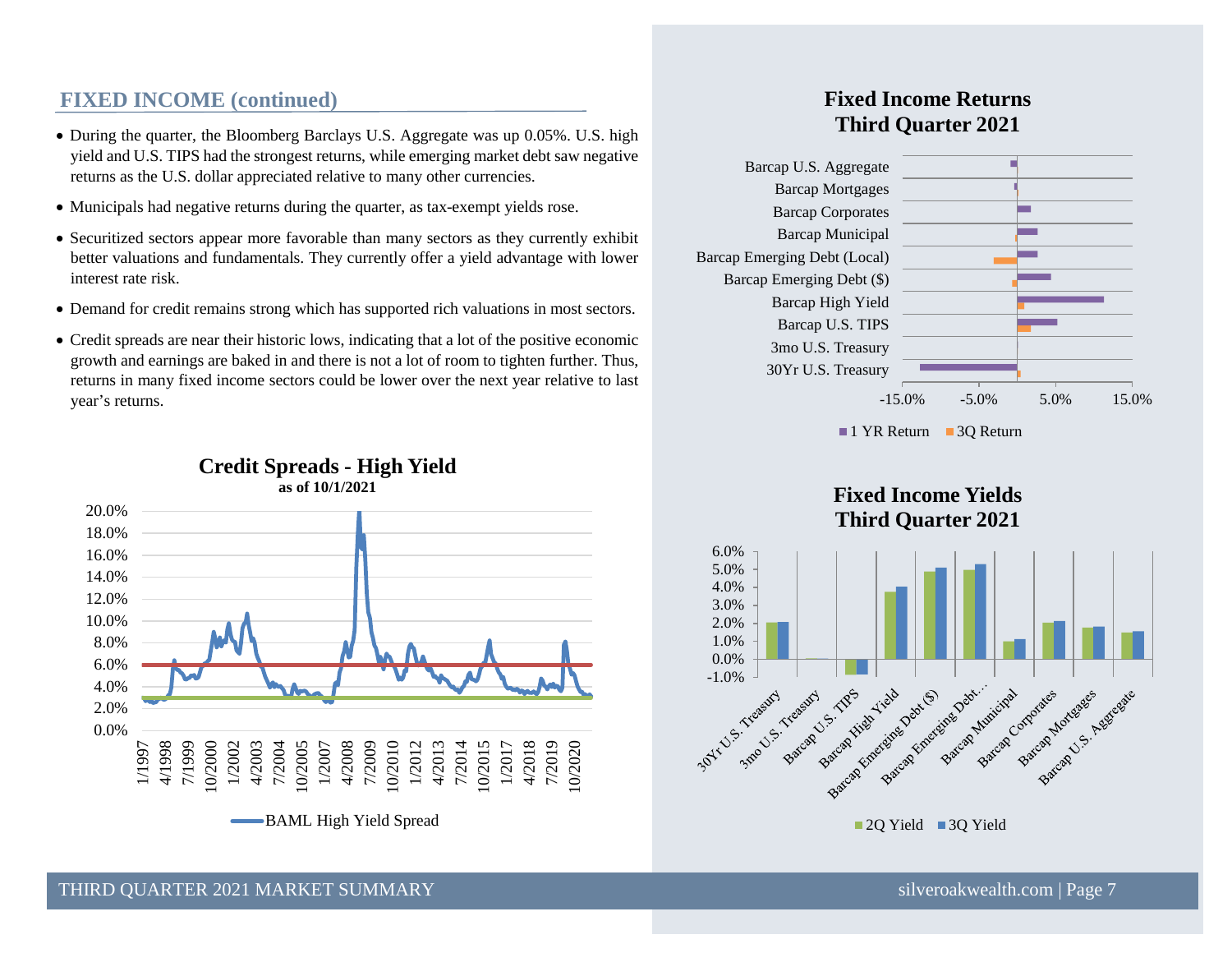#### **MARKET COMMENTARY**

- Equity markets started the quarter strong but sold off in September. However, the S&P 500 had positive returns for the sixth quarter in a row.
- There are many positives that are supporting the markets, including more fiscal stimulus coming, accommodative monetary policy, healthy consumer balance sheets and resilient consumer and business spending.
- Global supply chains are still disrupted, which has caused an increase in prices in certain parts of the economy such as autos and commodities.
- Health care continues to influence global economic and social policies.
- Commodities had the strongest returns this quarter amongst asset classes.

#### **U.S. Value vs. Growth Relative Equity Performance (as of 9/30/21)**



#### **Equity & Fixed Income Market Annual Returns (as of 9/30/2021)**

Barclays US Agg Bond  $\blacksquare$  S&P 500  $\blacksquare$  MSCI EAFE  $\blacksquare$  MSCI EM





#### THIRD OUARTER 2021 MARKET SUMMARY SILVERO AND SILVEROAKWEALTHEED SILVEROAKWEALTHEED SILVEROAKWEALTHEED SILVEROAKWEALTHEED SILVEROAKWEALTHEED SILVEROAKWEALTHEED SILVEROAKWEALTHEED SILVEROAKWEALTHEED SILVEROAKWEALTHEED SILVE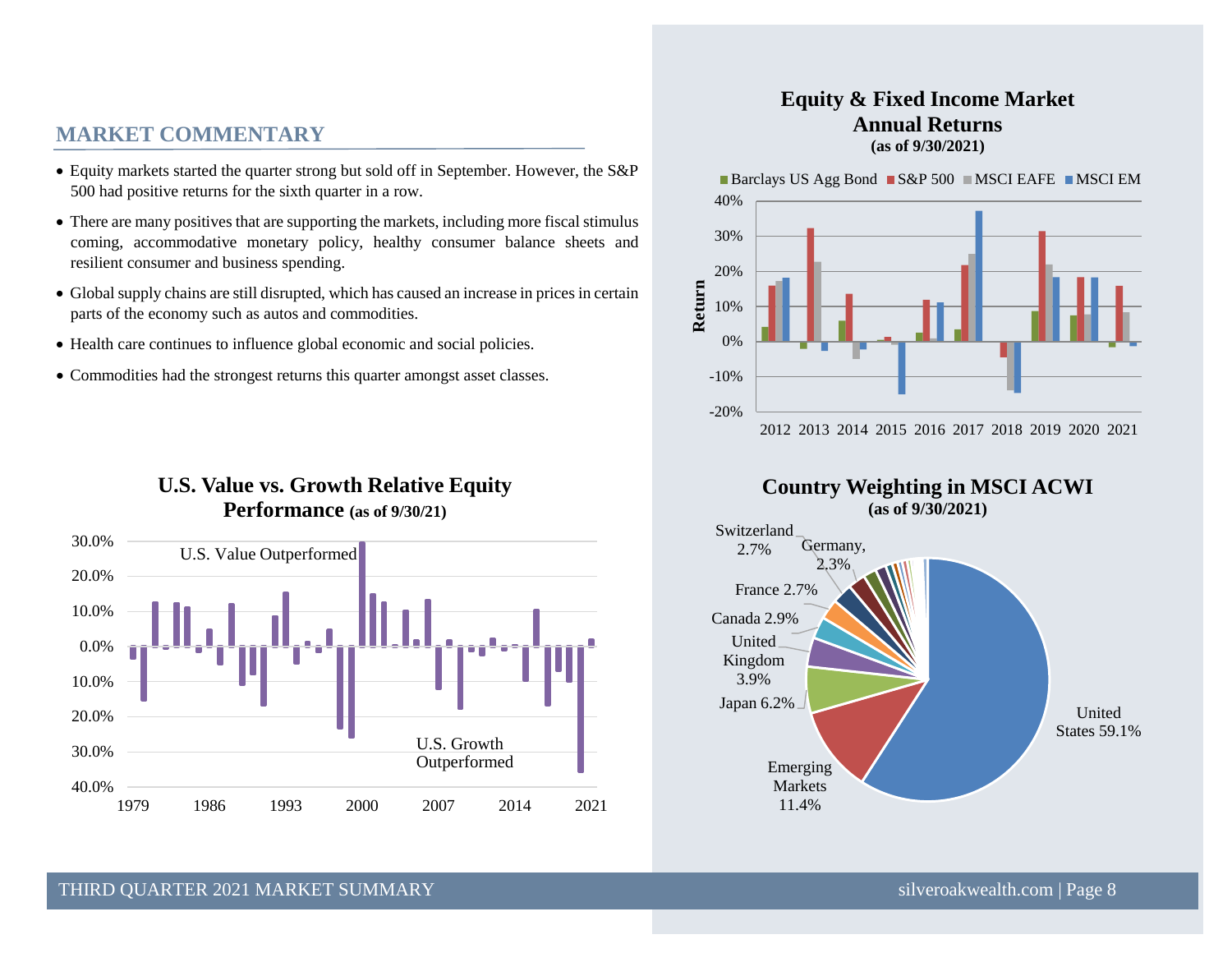#### **DOMESTIC EQUITIES**

- The Russell 1000 Index, comprised of large and mid-capitalization stocks, posted a total return of 0.2% during the third quarter. This was the sixth quarter in a row with positive gains. On a year-over-year basis, the Russell 1000 Index has increased 31.0%.
- Small capitalization stocks, as represented by the Russell 2000 Index, decreased 4.4% during the third quarter. On a year-over-year basis, the index has increased 47.7%. Historically, small caps have led coming out of recessions.
- Corporate earnings are having an exceptionally strong year. Growth is expected to continue into 2022, but at a slower pace.
- During the quarter, Financials and Utilities outperformed, while Industrials and Materials lagged. Sector rotation will likely continue as global economic conditions shift.

| <b>Third Quarter 2021 Returns</b> |          |           |           |
|-----------------------------------|----------|-----------|-----------|
|                                   | Value    | Core      | Growth    |
| <b>Mega Cap</b>                   |          | 1.91%     |           |
| <b>Large Cap</b>                  | $-0.78%$ | 0.21%     | 1.16%     |
| Mid Cap                           | $-1.01%$ | $-0.93%$  | $-0.76%$  |
| <b>Small Cap</b>                  | $-2.98%$ | $-4.36\%$ | $-5.65%$  |
| <b>Micro Cap</b>                  | $-1.82%$ | $-4.98%$  | $-9.09\%$ |

#### **U.S. Equity Market Returns by Major Sector (Securities in S&P 500, Third Quarter 2021)**



## **S&P 500 Earnings Growth Trailing 12-Month Operating Earnings Growth YOY (as of 10/7/2021)**



THIRD OUARTER 2021 MARKET SUMMARY SALL SERVICE SINGLE SUMMARY SILVEROAKWEALTHEED STATES SILVEROAKWEALTH.COM | Page 9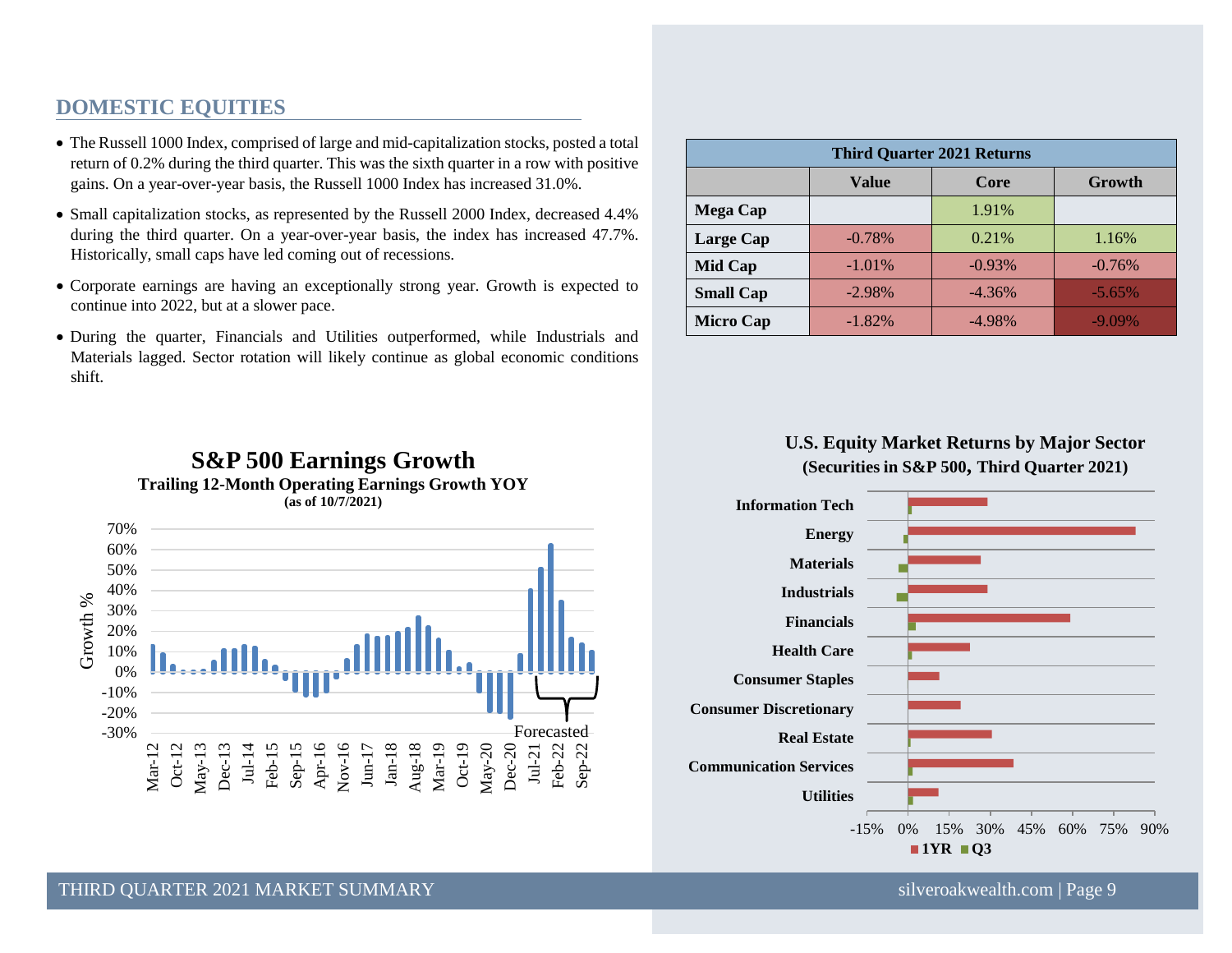#### **INTERNATIONAL EQUITIES**

- Developed international stocks, as represented by the MSCI EAFE, were down 0.5% during the quarter. On a year-over-year basis, the EAFE is up 25.7%, lagging the performance of U.S. domestic equities.
- Emerging market stocks underperformed developed markets during the third quarter as the MSCI Emerging Markets Index was down 8.1%. On a year-over-year basis, emerging market stocks are trailing developed markets with a return of 18.2%.
- China's regulatory policy changes have caused volatility as the government focuses on social stability and national security. The MSCI China Index was down 18.2% during the quarter, as a result.
- Japanese equities rebounded after underperforming in the second quarter. In the past few months, Japan has accelerated its COVID-19 vaccinations program, which helped improve sentiment.
- The past few years have seen the rise of populism and de-globalization pressures. Going forward, global asset diversification may provide more benefit than it has over the previous decade.



S&P 500 TR vs. MSCI EAFE NR

#### THIRD OUARTER 2021 MARKET SUMMARY SILVER AND SILVER SILVER SILVER SILVER SILVER SILVER SILVER SILVER SILVER SILVER SILVER SILVER SILVER SILVER SILVER SILVER SILVER SILVER SILVER SILVER SILVER SILVER SILVER SILVER SILVER SI

#### **Non-U.S. Equity Market Returns Third Quarter 2021**



 $1YR$  **Q3** 





#### **U.S. vs. International Equity Performance (as of 9/30/21)**